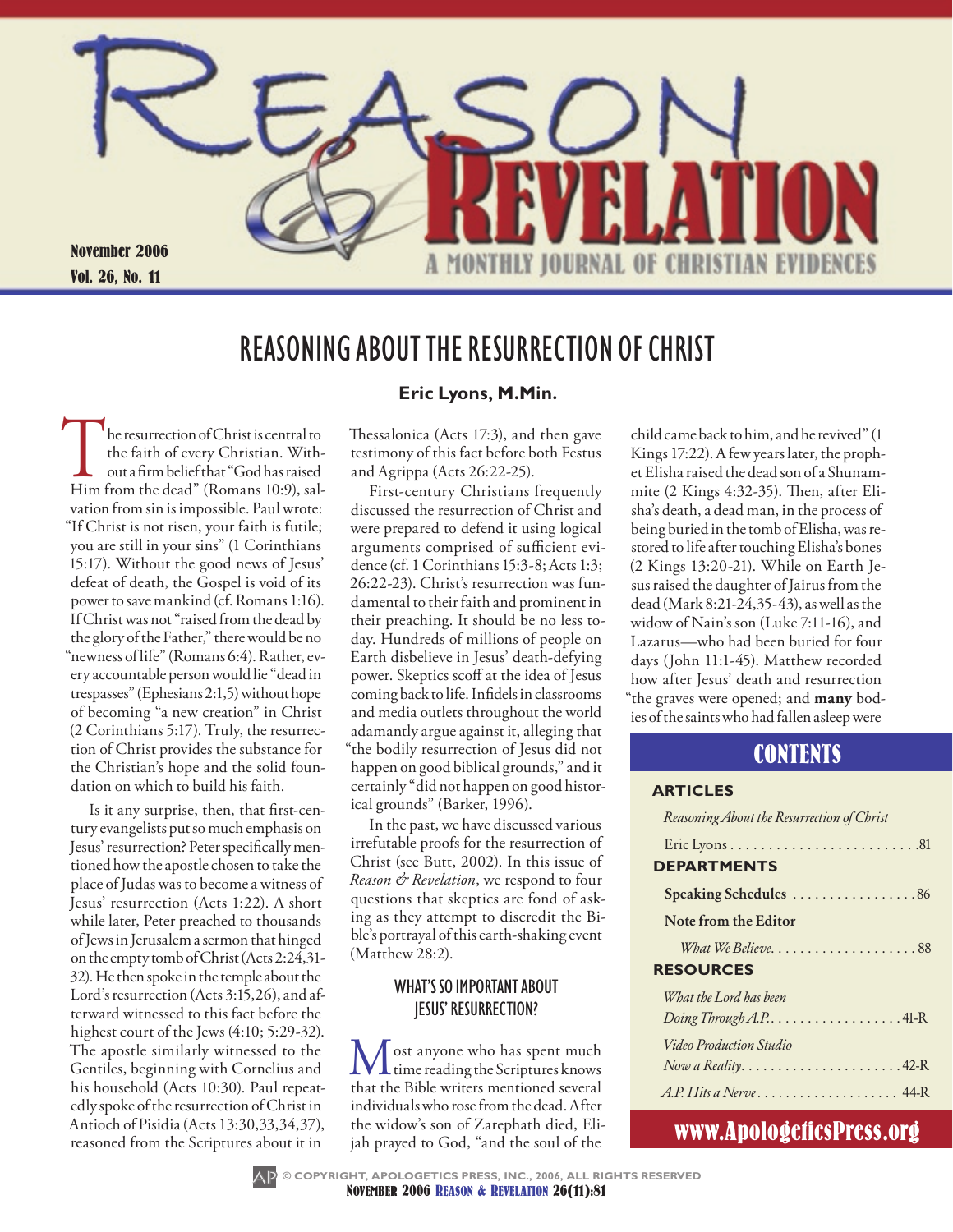raised; and coming out of the graves after His resurrection, they went into the holy city and appeared to many" (27:52-53, emp. added). Then later, during the early years of the church, Peter raised Tabitha from the dead (Acts 9:36-43), while Paul raised the young man Eutychus, who had died after falling from a third-story window (Acts 20:7-12).

All of these people died and later rose to live again. Although some of the individuals arose very shortly after death, Lazarus and (most likely) the saints who were raised after the resurrection of Jesus were entombed longer than was Jesus. In view of all of these resurrections, some have asked, "What is so important about **Jesus'** resurrection?" If others in the past have died to live again, what makes **His**  resurrection so special? The former editor of *Biblical Errancy*, Dennis McKinsey, once mockingly asked:

Why would it [Jesus' resurrection—EL] be of any consequence since…many others rose before Jesus? By the time he rose this was a rather common occurrence. I would think it would have been met by a resounding yawn rather than surprise followed by: So what else can you do? Adam's act of coming into the world as a full grown adult is more spectacular (n.d.).

Given the fact that Jesus is not the only person ever to come back to life, what is it that makes His resurrection unique? Why

is the resurrection of **Jesus** more significant than any other?

First, the resurrection of Jesus is more significant than any other resurrection simply because the inspired apostles and prophets said that it was. Critics may sneer at this response, but it is a valid point. Jesus did certain things that others did, including being raised from the dead, but His actions were more significant because of the statements attached to them. Consider the miracles Jesus performed in order to set Himself apart as the Son of God and promised Messiah. Many people throughout the Bible worked miracles in order to confirm their divine message (cf. Mark 16:20; Hebrews 2:1-4), but only Jesus did them as proof of His divine **nature**. Once, during the Feast of Dedication in Jerusalem, a group of Jews surrounded Jesus and asked, "How long do you keep us in doubt? If You are the Christ, tell us plainly" (John 10:24)? Jesus responded to them saying, "I told you, and you do not believe. The works that I do in My Father's name, they bear witness of Me…. I and My Father are one" (John 10:25,30). These Jews understood that Jesus claimed to be the Son of God in the flesh (cf. 10:33,36), and Jesus wanted them to understand that this truth could be confirmed by the miracles that He worked.

The miracles testified to His deity (John 20:30-31). Why? **Because He said they did** (10:25,35-38; cf. John 5:36). The mir-

**Reason & Revelation** is published monthly by Apologetics Press, Inc. Periodicals postage paid at Montgomery, AL. **Postmaster**: Send address changes to **Reason & Revelation, 230 Landmark Dr., Montgomery, AL 36117; issn:[1542-0922] usps# 023415**.

**Reason & Revelation** is a non-profit, tax-exempt work dedicated to the defense of New Testament Christianity. Copyright © 2006. All rights reserved.

| Editor:                                                               |                                                   | Orders:                                                                                                                                                                |                                                                                     |  |
|-----------------------------------------------------------------------|---------------------------------------------------|------------------------------------------------------------------------------------------------------------------------------------------------------------------------|-------------------------------------------------------------------------------------|--|
| Dave Miller, Ph.D.*<br>(*Communication, Southern Illinois University) |                                                   | Phone:<br>Fax:                                                                                                                                                         | (800) 234-8558<br>(800) 234-2882                                                    |  |
|                                                                       | <b>Annual Subscription Rates:</b>                 | <b>On-line</b> Web store/catalog, subscription<br>order/renewal form, current issues, archives,<br>and other information (all orders processed<br>on a secure server): |                                                                                     |  |
| \$10.00<br>\$8.00                                                     | Domestic<br>Domestic Bulk<br>(5+ to same address) |                                                                                                                                                                        |                                                                                     |  |
| \$16.00                                                               | Canada & Overseas Airmail                         | URL:<br>E-mail:                                                                                                                                                        | www.ApologeticsPress.org<br>mail@ApologeticsPress.org                               |  |
| General inquiries, changes of address,<br>or international callers:   |                                                   | Discovery-Scripture & Science for<br>Kids is a sister publication for children. For                                                                                    |                                                                                     |  |
| Phone:<br>Fax:                                                        | (334) 272-8558<br>334) 270-2002                   |                                                                                                                                                                        | more information, please contact our offices<br>or visit the Discovery Web site at: |  |

**url**: www.DiscoveryMagazine.com

acles that Jesus performed bore witness to the fact that He was from the Father (John 5:36), **because He said He was from the Father**. A miracle in and of itself did not mean the person who worked it was deity. Moses, Elijah, Elisha, Peter, Paul, and a host of others worked miracles, with some even raising people from the dead. But none did so for the purpose of proving they were God in the flesh. The apostles and prophets of the New Testament worked miracles to confirm their message that **Jesus** was the Son of God, not to prove that **they** were God (cf. Acts 14:8- 18). Jesus, on the other hand, performed miracles to bear witness that **He** was the Son of God, just as He claimed to be (cf. John 9:35-38).

Similarly, one fundamental reason that Jesus' miraculous resurrection is more important to a Christian than the resurrections of Lazarus, Tabitha, Eutychus, or anyone else who was raised from the dead, is simply because the Bible writers explained that it was more important. There is no record of anyone alleging that Lazarus was God's Son based on his resurrection, nor did the early church claim divinity for Eutychus or Tabitha because they died and came back to life. None of the aforementioned individuals who was resurrected ever claimed that the resurrection was proof of deity, nor did any inspired prophet or apostle. On the other hand, Jesus was "declared to be the Son of God with power…by the resurrection from the dead" (Romans 1:4). His resurrection was different because of Who He was—the Son of God. Thus, just as the miracles He worked during His earthly ministry testified of His divine message, and hence His divine nature, so did His resurrection.

A second reason why Jesus' resurrection stands out above all others is because it alone was specifically foretold in the Old Testament. In his sermon on the day of Pentecost, Peter affirmed that God had raised Jesus from the dead because it was not possible for the grave to hold Him. As proof, he quoted Psalm 16:8-11 in the following words:

I foresaw the Lord always before my face, for He is at my right hand, that I may not be shaken. Therefore my heart rejoiced, and my tongue was glad; moreover my flesh also will rest in hope. For You will not leave my soul in Hades, nor will You allow Your Holy One to see corruption.

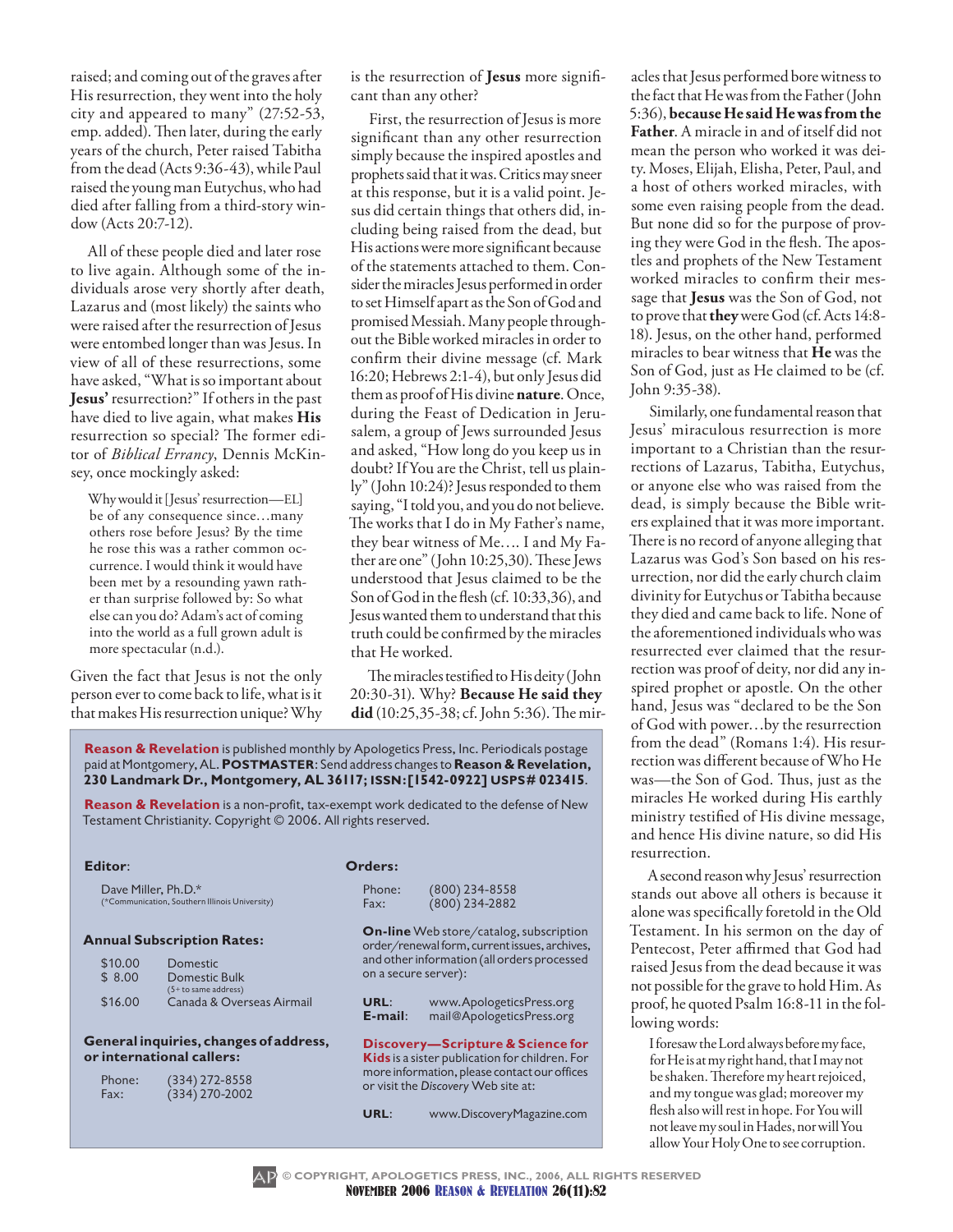You have made known to me the ways of life; You will make me full of joy in Your presence (Acts 2:25-28).

Peter then explained this quote from the book of Psalms by saying:

Men and brethren, let me speak freely to you of the patriarch David, that he is both dead and buried, and his tomb is with us to this day. Therefore, being a prophet, and knowing that God had sworn with an oath to him that of the fruit of his body, according to the flesh, He would raise up the Christ to sit on his throne, he, foreseeing this, spoke concerning the resurrection of the Christ, that His soul was not left in Hades, nor did His flesh see corruption. This Jesus God has raised up, of which we are all witnesses (Acts 2:29-32).

The apostle Paul also believed that the psalmist bore witness to Christ, and spoke of His resurrection. In his address at Antioch of Pisidia, he said:

And we declare to you glad tidings that promise which was made to the fathers. God has fulfilled this for us their children, in that He has raised up Jesus. As it is also written in the second Psalm: "You are My Son, today I have begotten You." And that He raised Him from the dead, no more to return to corruption, He has spoken thus: "I will give you the sure mercies of David." Therefore He also says in another Psalm: "You will not allow Your Holy One to see corruption." For David, after he had served his own generation by the will of God, fell asleep, was buried with his fathers, and saw corruption; but He whom God raised up saw no corruption. Therefore let it be known to you, brethren, that through this Man is preached to you the forgiveness of sins; and by Him everyone who believes is justified from all things from which you could not be justified by the law of Moses (Acts 13:32-39).

Where is the prophecy for the resurrection of Jairus' daughter? When did the prophets ever foretell of Eutychus or Tabitha's resurrection? They did not. No resurrected person other than Jesus had his or her resurrection foretold by an Old Testament prophet, nor did any inspired apostle or prophet in the first century apply Old Testament prophecies to them. This certainly makes Jesus' resurrection unique.

Third, Jesus' resurrection is more significant than any other because He prophesied numerous times that He would rise from the dead, even foretelling the exact day on which it would occur. Jesus told



Christians do not serve a lifeless lord, but a Risen Redeemer Whose tomb was found empty nearly 2,000 years ago.

some scribes and Pharisees on one occasion, "For as Jonah was three days and three nights in the belly of the great fish, **so will the Son of Man be three days and three nights in the heart of the earth**" (Matthew 12:40, emp. added). Matthew, Mark, and Luke all recorded how Jesus "began to show to His disciples that He must go to Jerusalem, and suffer many things from the elders and chief priests and scribes, and be killed, and **be raised the third day** (Matthew 16:21, emp. added; cf. Mark 8:31-32; Luke 9:22). While Jesus and His disciples were in Galilee, Jesus reminded them, saying, "The Son of Man is about to be betrayed into the hands of men, and they will kill Him, and **the third day He will be raised up**" (Matthew 17:22-23, emp. added).

Just before His triumphal entry into Jerusalem, Jesus again reminded His disciples, saying, "Behold, we are going up to Jerusalem, and the Son of Man will be betrayed to the chief priests and to the scribes; and they will condemn Him to death, and

deliver Him to the Gentiles to mock and to scourge and to crucify. **And the third day He will rise again**" (Matthew 20:18- 19, emp. added). Jesus' prophecies concerning His resurrection and the specific day on which it would occur were so widely known that, after Jesus' death, His enemies requested that Pilate place a guard at the tomb, saying, "Sir, we remember, while He was still alive, how that deceiver said, 'After three days I will rise.' Therefore command that the tomb be made secure **until the third day**…" (Matthew 27:63- 64, emp. added). They knew exactly what Jesus had said He would do, and they did everything in their power to stop it.

Where are the prophecies from the widow's son of Zarephath? Did he prophesy of his resurrection prior to his death? Or what about the son of the Shunammite woman that Elisha raised from the dead? Where are his personal prophecies? Truly, no one who rose from the dead except Jesus prophesied about his or her own resurrection. And certainly no one ever



**© COPYRIGHT, APOLOGETICS PRESS, INC., 2006, ALL RIGHTS RESERVED**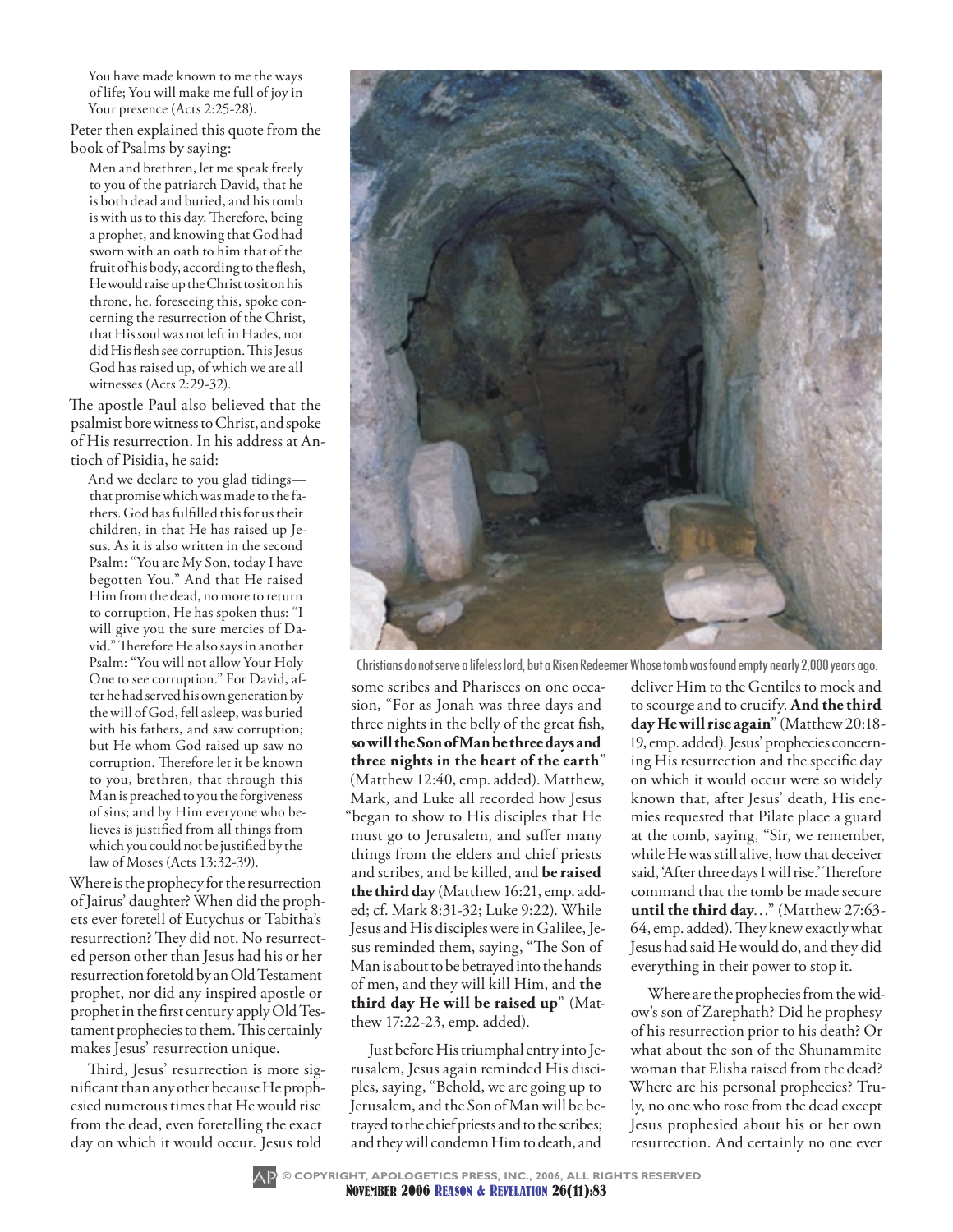prophesied about the exact day on which he or she would rise from the dead, save Jesus. This prior knowledge and prophecy makes His resurrection a significant event. He overcame death, just as He predicted. He did **exactly** what he said He was going to do, on the **exact** day He said He would do it.

Fourth, the uniqueness of Jesus' resurrection is seen in the fact that He is the only resurrected person ever to have lived and died without having committed one sin during His lifetime. He was "pure" and "righteous" (1 John 3:3; 2:1), "Who committed no sin, nor was deceit found in His mouth" (1 Peter 2:22). He was "a lamb without blemish and without spot" (1 Peter 1:19), "Who knew no sin" (2 Corinthians 5:21). No one else who has risen from the dead ever lived a perfect life, and then died prior to his or her resurrection for the purpose of taking away the sins of the world (cf. John 1:29). Because Jesus lived a sinless life, died, and then overcame death in His resurrection, He alone has the honor of being called "the Lamb of God" and the "great High Priest" (Hebrews 4:14). "Christ was offered once to bear the sins of many," and because of His resurrection, "those who eagerly wait for Him He will appear a second time, apart from sin, for salvation" (Hebrews 9:28).

Finally, and perhaps most important, the significance of Jesus' resurrection is seen in the fact that He was the first to rise from the dead **never to die again**. Since no one who has risen from the dead is still living on Earth, and since there is no evidence in the Bible that God ever took someone who had risen from the dead into heaven without his dying again, it is reasonable to conclude that all who ever rose from the dead, died in later years. Jesus, however, never died again. He rose from the grave to live forevermore. All others who previously were raised from the dead, died again, and are among those who "sleep" and continue to wait for the bodily resurrection. Only Jesus truly has conquered death. Only His bodily resurrection was followed by eternal life, rather than another physical death.

Skeptics have argued that "it's the Resurrection, per se, that matters, **not the fact that Jesus never died again**" (see McKinsey, 1983, p. 1, emp. added). However, the inspired apostles said otherwise. Paul

actually linked the two together while preaching in Antioch of Pisidia, saying, God "raised Him from the dead, **no more to return to corruption.… He whom God raised saw no corruption**" (Acts 13:34,37, emp. added). Paul also impressed upon the minds of the Christians in Rome how Jesus, "having been raised from the dead, **dies no more. Death no longer has dominion over Him**" (Romans 6:9, emp. added). [Is it any wonder Paul testified before Agrippa and Festus how Jesus was "the first to rise from the dead" (Acts 26:23)? "[H]e was the first who rose again from the dead to return no more into the empire of death" (Clarke, 1996).] Jesus said of Himself: "I am the First and the Last. I am He who lives, and was dead, and behold, I am alive **forevermore**" (Revelation 1:17-18, emp. added). Furthermore, the writer of Hebrews argued for a better life through Jesus on the basis of His termination of death. One reason for the inadequacy of the old priesthood was because "they were prevented by death." Jesus, however, because He rose never to die again, "continues forever" in "an unchangeable priesthood," and lives to make intercession for His people (Hebrews 7:23-25). As so often is the case, skeptics comment on the Bible without really knowing what the Bible says. To say, that "it's the Resurrection, per se, that matters, not the fact that Jesus never died again" (McKinsey, 1983, p. 1), is to deny (or ignore) what the apostles and prophets actually stated.

Whether or not Eutychus, Tabitha, Lazarus, etc., rose from the grave, our relationship with God is not affected. Without Jesus' resurrection, however, there would be no "Prince and Savior, to give repentance to Israel and forgiveness of sins" (Acts 5:31). Without Jesus' resurrection, no suitable High Priest would be able to make intercession for us (Hebrews 7:25). Without Jesus' resurrection, we would have no assurance of His coming and subsequent judgment (Acts 17:31). Without Jesus' resurrection, "we are of all men the most pitiable" (1 Corinthians 15:19).

Jesus' resurrection **is** significant—more so than any other resurrection. Only Jesus' resurrection was verbalized by inspired men as proof of His deity. Only Jesus' resurrection was prophesied in the Old Testament. Only Jesus foretold of the precise day on which He would rise from the grave—and then fulfilled that prediction. Only Jesus' resurrection was preceded by a perfect life—a life lived, given up, and restored in the resurrection for the purpose of becoming man's Prince, Savior, and Mediator. And, only Jesus rose never to die again.

#### WHY IS CHRIST CALLED THE "FIRSTFRUITS"?

In 1 Corinthians 15, Paul wrote at length concerning the resurrection of the dead because some of the Christians in Corinth taught "that there is no resurrection of the dead" (vs. 12). As one of his proofs for the Christian's eventual resurrection, Paul pointed to the fact that Christ rose, and showed that the general resurrection stands or falls with Christ's resurretion, saying, "if the dead do not rise, then Christ is not risen. And if Christ is not risen, your faith is futile" (vss. 16-17)! After hypothetically arguing from the absurd in an attempt to help the Corinthian Christians to see that their stance on the final resurrection completely undermined Christianity, Paul proceeded to demonstrate that Christ **had** risen, making the resurrection of the dead inevitable. It is in this section of Scripture that some find a difficulty. Beginning with verse 20, Paul wrote:

But now Christ is risen from the dead, and has become **the firstfruits of those who have fallen asleep**. For since by man came death, by Man also came the resurrection of the dead. For as in Adam all die, even so in Christ all shall be made alive. But **each one in his own order: Christ the firstfruits**, afterward those who are Christ's at His coming (1 Corinthians 15:20-23, emp. added).

In view of the fact that Jesus was not the first person ever to rise from the dead (as previously discussed), some have questioned why Paul twice described Jesus as "the firstfruits" from the dead. Did Paul err? Was he ignorant of all of the previous resurrections? In what sense did Paul speak of Christ as "the firstfruits of those who have fallen asleep"?

One could respond reasonably to these questions by pointing out the aforementioned fact that Jesus was the first to rise from the dead—**never to die again**. In this sense, Christ is "the firstborn from the dead" (Colossians 1:18; Revelation 1:5). Another (and perhaps better) explanation to the question surrounding 1 Corinthians 15:20,23 and Paul's use of the word "first-

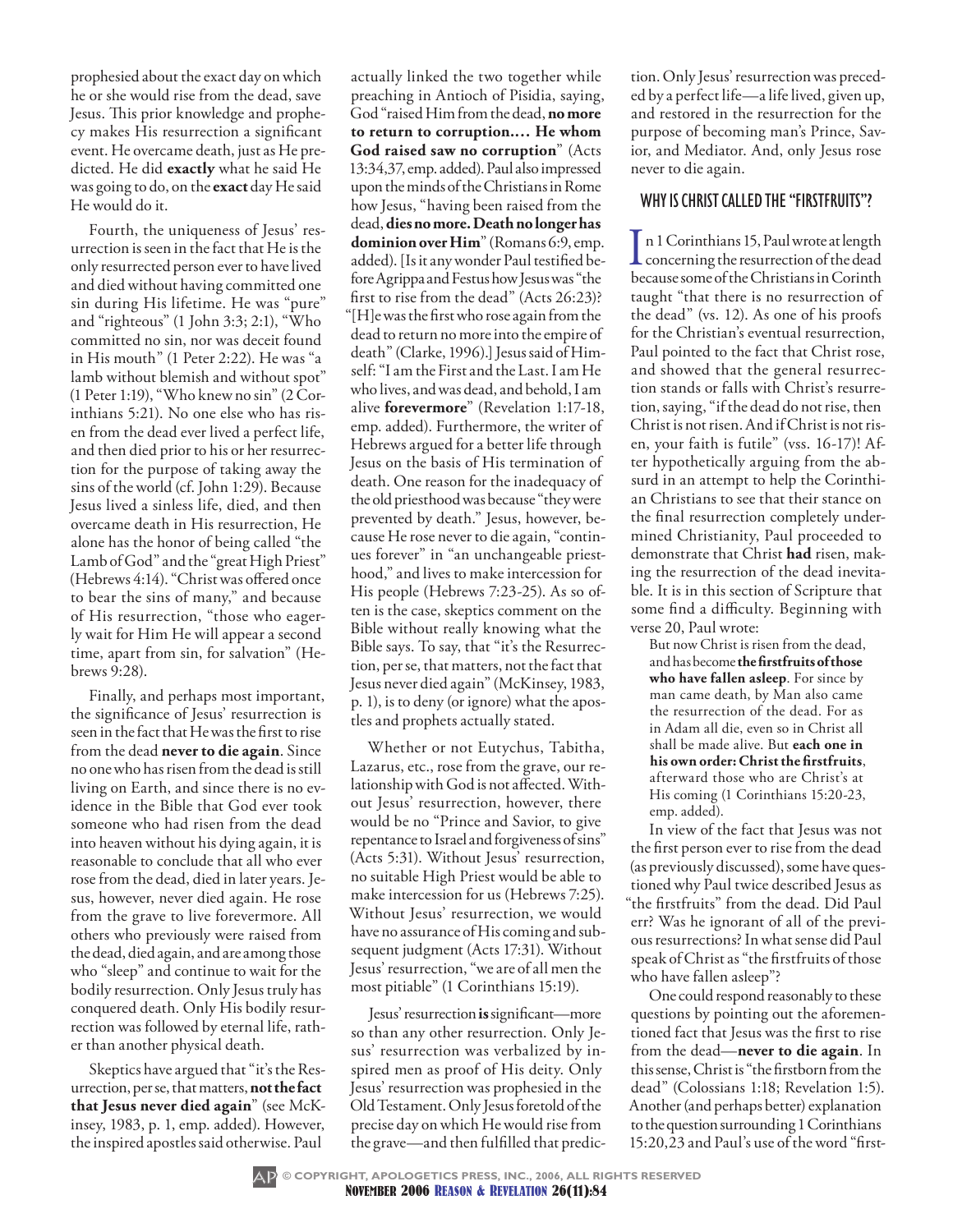# What the Lord has been Doing Through A.P.

The apostle Paul explained to the church in Corinth that when God's Word produces fruit in the lives of those who hear it, the active agent responsible for that fruit is God, not the humans whom God uses to spread His Word. Paul stated: "I planted, Apollos watered, but God gave the increase" (1 Corinthians 3:6). Because of its powerful nature (Hebrews 4:12), God's Word accomplishes the mission for which it was designed and does not return to God void (Isaiah 55:11). In Romans 10:14, Paul asked a series of rhetorical questions, one of which was: "And how shall they hear without a preacher?" The obvious answer to his question was that without a preacher, "they" (all those who need the Truth) would not have the opportunity to hear. So great was Paul's conviction that he explained it was his duty to take the truth to those in need: "For if I preach the gospel, I have nothing to boast of, for necessity is laid upon me; yes, woe is me if I do not preach the gospel!" (1 Corinthians 9:16).

For the last 27 years, Apologetics Press has been faithfully fulfilling the mission of proclaiming the truth to those who need it. The broad range of topics discussed by A.P. has made it possible for thousands to understand God's truths regarding such issues as the plan of salvation, the creation of the Universe, the existence of God, the inspiration of the Bible, the uniqueness of Christ, and thousands of other vital subjects. This work has been made possible by bountiful blessings from God manifested through generous financial and moral support of thousands of individuals and congregations around the globe.

Often, the materials produced by A.P. are distributed in such a way that many of our supporters and readers might not have the opportunity to see the impact they are making. So, we have decided to use the *Resources* this month to let our supporters and readers see what God is doing through them.

#### A.P. at School

Often, the materials produced by Apologetics Press are utilized in classroom settings, both in public and private schools. We, as an organization, pray on a regular basis for the Lord to put our materials into the hands of those who need them. And we are always thrilled to see the results. One youth minister from Tennessee wrote regarding our kids tract series:

The "Truth About…" series has been extremely popular with our kids and community. In fact, copies of the tracts have been allowed in our local school<br>system to be used for a Christian perspective on science and evolution. Word has spread about the tracts and our congregation has received many requests for them.

One student from Missouri who attended a Christian Evidence Seminar presented by an Apologetics Press speaker obtained a copy of the book *Truth Be Told: Exposing the Myth of Evolution* (published by A.P.).

She wrote:<br>I showed this book to my science teacher one day (after I'd already read it) to tell her what I think about evolution. She brought the book back the next day and asked me where I got this book. I told her about Apologetics Press. She's amazed by the facts…. She told my class about this book and now all my friends want to read this book.

In addition to materials being used in public school settings, A.P. speakers often are invited to present Christian Evidences material to students in private school settings. Recently, an A.P. speaker delivered an extensive presentation about dinosaurs to over 70 fifth graders. Due to the generosity of our supporters, each child was given a book **absolutely free.** Not only did the fifth-graders listen intently to the approximately hour long presentation, but they had the opportunity to ask questions, receive answers, and see fossil replicas and colorful slides. The children wrote notes of appreciation, in which were several very encouraging comments. One girl remarked: "Thank you for coming and speaking to us…. We enjoyed you coming and teaching us about dinosaurs…. I didn't know humans lived with dinosaurs! And I really like the book *Dinosaurs Unleashed*." Another fifth-grader wrote: "I want to thank you for taking the time to come to our school and teaching us the right thing to believe! Now I know people did live with dinosaurs. The evolutionists can't make me ever believe in evolution ever! I'm going to stick to believing in the Bible forever. Again thank you for the presentation." We receive hundreds of letters, e-mails, and calls like these on a regular basis. From these few comments, we think you will be able to see why we are so enthusiastic about the work that A.P. is doing and the people who are being reached with God's Word.

(continued on 44-R)



**© COPYRIGHT, APOLOGETICS PRESS, INC., 2006, ALL RIGHTS RESERVED**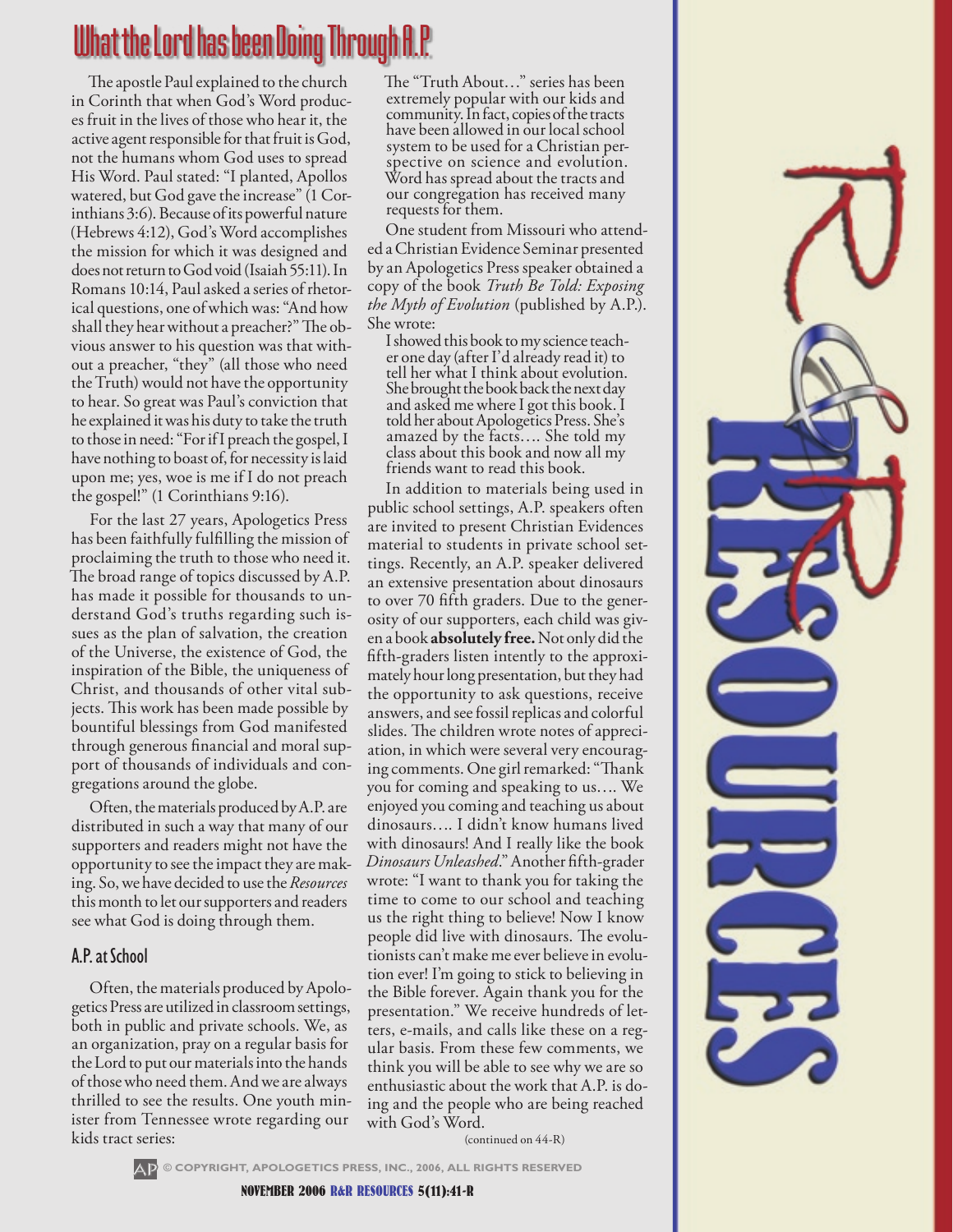#### A.P. in the Prison System

For many years, Apologetics Press has made it a policy to respond as generously as possible to letters from prison inmates. In accordance with Jesus' teaching in Matthew 25:36, we have tried to "visit" those in prison by giving them, at no cost, materials that we publish. Currently, many inmates receive our monthly publication *Reason & Revelation*. In addition to those who receive monthly materials, others have requested books to help them learn the truth on such topics as Islam, the Bible's inspiration, God's plan of salvation, alleged Bible contradictions, and Holy Spirit baptism. An inmate in California wrote: "Thank you for your kind words and gift of *A Matter of Fact*. I enjoyed it very much and have already been blessed to share it with two others. More are already anxious to read it, too." Another prisoner who requested materials wrote: "Thank you very, very much for *The Anvil Rings Vol. 1.* I read it in almost one day. My faith is greatly strengthened by your generous gift. Rest assured that the other brothers here will benefit from it as well."

In addition to the materials we send to those who are incarcerated, A.P. has adopted a similar policy toward those who request materials from overseas, in such places as Africa and India. We literally have sent tens of thousands of dollars worth of materials to other countries at no charge. One recipient in Ghana, West Africa wrote: "I received [*The Quran Unveiled*] today and I have started reading it. The book will help me tremendously in my radio discussions with Moslem leaders. Thank you and may God bless you richly as you continue to labor in his vineyard." It is such a blessing to know that God is using our materials to strengthen the faith of many people throughout the world.

# A.P. Hits a Nerve

If you have kept up with our products in the past, you know that Apologetics Press has courageously tackled morally sensitive issues that merit attention. With our most recently published book, *Does God Love Michael's Two Daddies?,* we have struck a major nerve in our society. The book presents the truth that God loves all people, but He demands that those who adopt sinful lifestyles such as homosexuality must repent in order be saved eternally. We sent the book to the American Family Association, who favorably reviewed it in their *Journal* in September which has a circulation of over 100,000. AFA also included A.P.'s Web address and mentioned that the book could be obtained directly from the Apologetics Press Web site. The review reads:

**Kids Book Explains Biblical Perspective on Gay Marriage** Same-sex marriage is controversial among adults in the U.S., but for children—and especially Christian children—the subject is sure to be confusing, too.

A new book from Apologetics Press helps parents address with their children the matter of gay marriage. *Does God Love Michael's Two Daddies?* focuses on Seth and Sarah, twins who meet a new friend named Michael on the first day of a new school year. When Michael announces that his two daddies are thinking about getting married, the twins get confused. They ask their parents about it that night at dinner.

- "For the last 15 years, the homosexual community has been publishing children's books promoting homosexuality, starting with the book *Heather Has Two Mommies*. Other books such as *Daddy's Roommate* and *My Two Uncles* have followed suit," the organization says on its Web site (**www.apologeticspress.org**).
- "To our knowledge, no comparable children's book designed to combat the promotion of homosexuality is available on the market – until now."
- *Does God Love Michael's Two Daddies?* is beautifully illustrated and well written, and the subject matter is handled sensitively. Moreover, the presentation of the Biblical message is done in a manner that would teach children to have compassion for those in the homosexual lifestyle ("Kids Book Explains…," 2006).

According to the records we have available, we received more page hits to our site in September than we have ever received in any single month (i.e., 322,000).

But the attention given to this new book has not all been favorable. In fact, those who support the homosexual lifestyle have begun to speak against the book and against Apologetics Press.

For instance, one pro-homosexual Web site, titled *Good As You* discussed *Does God Love Michael's Two Daddies*. Needless to say, the site was anything but flattering. Near the end of the discussion, the author sarcastically said: "Be sure to look for future titles from Apologetics Press, including the eagerly anticipated *Hey Dad, Is Johnny's Mom the Alcho-W---e Gonna Burn?,* the revelatory *But Mom, Why Do You Have Your Own Opinion When The Bible Says You Slould* [sic] *Be Submissive To Dad?* and the feel-good *Yo Sis, Isn't It Great That Our Parents' Are Holier Than Thou And Have All of the Answers?*" ("Kids Read…," 2006). As can be seen from such statements, God's truth regarding homosexuality was lost on this sarcastic, irreverent reviewer. Another pro-homosexual site stated: "*Good As You* has the dirt on what appears to be the religious conservative answer to *Heather Has Two Mommies.* It's called (wait for it) *Does God Love Michael's Two Daddies?* My guess is that the answer may not be a firm "no" but closer to 'Kinda. Sorta. But...'" (Terrance DC, 2006). Such criticism from the pro-homosexual community is to be expected when the biblical perspective on gay marriage is defended. In fact, Jesus once said: "Woe to you when all men speak well of you, for so did their fathers to the false prophets" (Luke 6:26).

What a shame that our society is slipping into a quagmire of moral erosion in which children at relatively early ages are forced to deal with such sensitive issues as homosexual marriages. A few short years ago, such issues could have been avoided until later in life. Now they are being pushed on our nation's youth by school systems, media, and even some governmental institutions. It is imperative that children be taught the "biblical perspective" regarding homosexuality and gay marriage. We, at A.P., are set for the defense of the biblical position concerning homosexuality.

#### **REFERENCES**

- "Kids Book Explains Biblical Perspective on Gay Marriage" (2006), *AFA Journal*, September, [On-line], URL: http://www.afajournal.org/ 2006/september/0906noi.asp#kids.
- "Kids Read the D--nation-est Things" (2006), *Good As You,* [On-line], URL: http://www.goodasyou.org/good\_as\_you/2006/09/kids\_ read\_the\_d.html.
- Terrance DC (2006), "Queerly Kos," [On-line], URL: http://www.dailykos. com/story/2006/ 9/15/15275/2323.

**© COPYRIGHT, APOLOGETICS PRESS, INC., 2006, ALL RIGHTS RESERVED**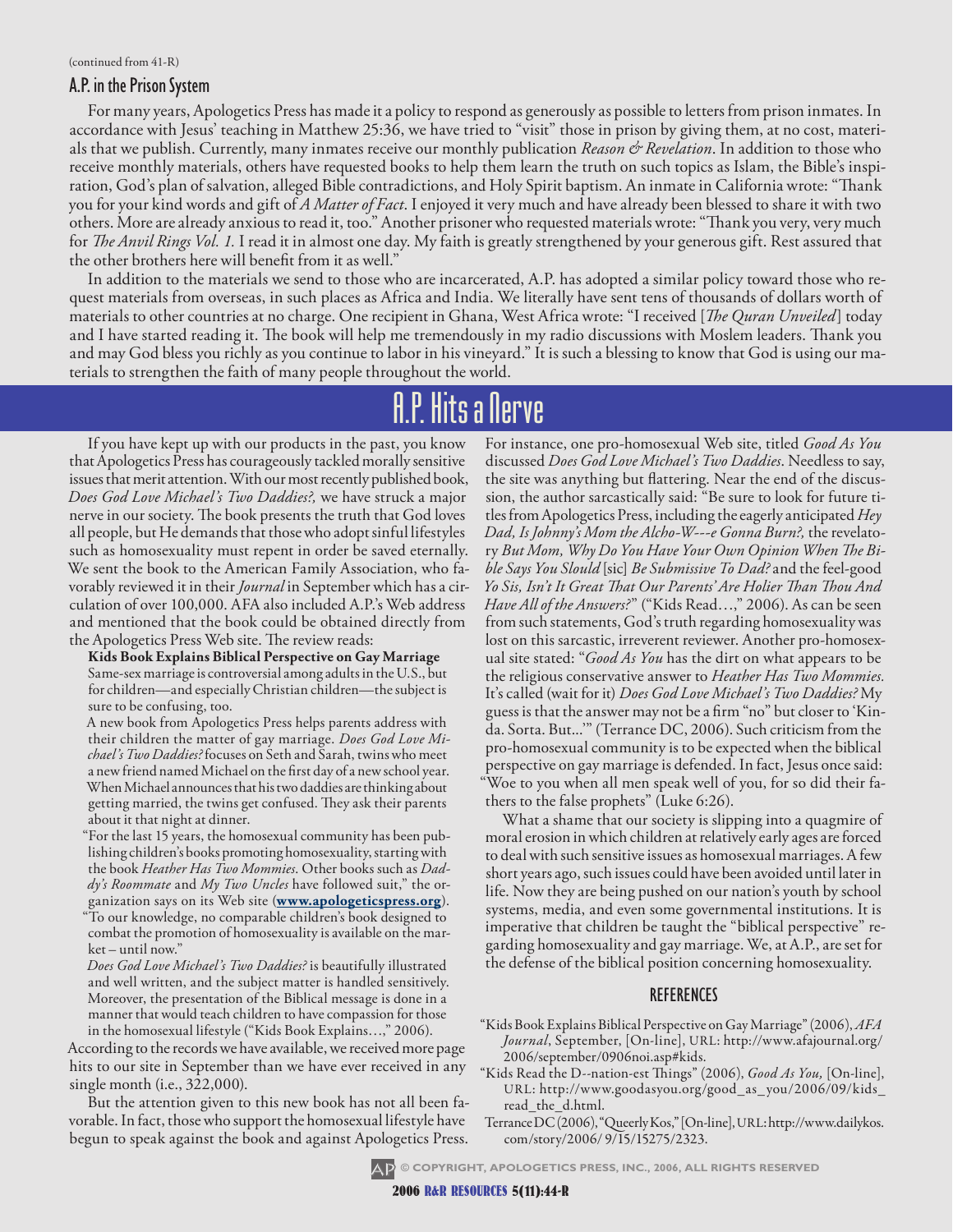fruits" (Greek *aparche*) is to recognize the metaphor Paul employed. Under the old law, the firstfruits were the earliest gathered grains, fruits, and vegetables that the people dedicated to God in recognition of His faithfulness for providing the necessities of life. The Israelites were to offer to God a sheaf of the first grain that was harvested on the day after the Sabbath following the Passover feast (Leviticus 23:9-14). Paul used the term "firstfruits" in this letter to the Corinthian church to reinforce the certainty of the resurrection. Just as the term "firstfruits" indicates that "the first sheaf of the forthcoming grain harvest will be followed by the rest of the sheaves, Christ, the firstfruits raised from the dead, is the guarantee for all those who belong to him that they also will share in his resurrection" (Kistemaker, 1993, p. 548). Jesus is God's "firstfruits" of the resurrection. And, like the Israelites, God will gather the rest of the harvest at the final resurrection. Paul seemingly wanted the Corinthians to understand (by way of metaphor) that Christ's resurrection is **a pledge** of our resurrection. It is inevitable—a full harvest guaranteed by God Himself.

#### On What Day Did Jesus Rise from the Dead?

The most frequent reference to Jesus'<br>resurrection reveals that He rose from<br>the grave on the third day of His entemb the grave **on** the third day of His entombment. Matthew and Luke both record Jesus as prophesying that He would rise from the grave on this day (Matthew 17:23; Luke 9:22). The apostle Paul wrote in his first epistle to the Corinthians that Jesus arose from the grave "**the third day** according to the Scriptures" (1 Corinthians 15:4, emp. added). And while preaching to Cornelius and his household, Peter taught that God raised Jesus up "**on** the third day" (Acts 10:40, emp. added). Skeptics are quick to contend, however, that these scriptures contradict various other passages. For example, Jesus predicted that He would "be killed, and **after** three days rise again" (Mark 8:31, emp. added). On another occasion, Jesus told His apostles how His enemies would "mock Him and spit upon Him, and scourge Him, and kill Him, and three days **later** He will rise again" (Mark 10:34, emp. added, NASB). In addition, He informed the

Pharisees that He would be in the heart of the Earth for as long as Jonah was in the belly of the great fish—for "three days and three nights" (Matthew 12:40). How can a person be expected to believe that Jesus rose from the grave if Jesus and the Bible writers could not even decide whether He rose from the grave on the third day or the fourth day?

In an attempt to solve this difficulty, some seemingly well-meaning individuals have espoused the idea that Jesus must have been crucified on Wednesday or Thursday, rather than on Friday (eg., Scroggie, 1948, pp. 569-577; Rusk, 1974, pp. 4-6). Because Jesus could not possibly have been in the grave for three nights if He died on Friday and rose on Sunday, some believe He must have died a day or two earlier. However, this is highly improbable. First, Mark 15:42 states that the evening of Christ's crucifixion "was the Preparation Day, that is, the day before the Sabbath," and "[b]oth the Scriptures (Matt 27:62; Mark 15:42; Luke 23:54; John 19:14,31,42) and Josephus indicate the day of preparation is the day before the weekly Sabbaths, namely, Friday" (Hoehner, 1974, 131:245; cf. Josephus, 16:6:2). Second, if Jesus died on Wednesday and rose on Sunday then He must have risen from the grave **on** the fourth day rather than "the third day." What's more, all attempts to place Jesus' crucifixion and burial on Wednesday or Thursday instead of Friday are based more on a misunderstanding of a Hebrew idiom concerning time than actual evidence.

While statements such as "on the third day," "after three days," and "three days and three nights" may appear contradictory at first glance, in reality they harmonize perfectly if one understands the more liberal methods ancients used to reckon time. In the first century, any part of a day could be computed for the whole day and the night following it (cf. Lightfoot, 1979, pp. 210-211). The *Jerusalem Talmud* quotes rabbi Eleazar ben Azariah, who lived around A.D. 100, as saying: "A day and night are an Onah ['a portion of time'] and the portion of an Onah is as the whole of it" (Shabbath ix. 3, as quoted in Hoehner, 1974, 131:248-249, bracketed comment in orig.). Azariah indicated that a portion of a twenty-four hour period could be considered the same "as the whole of it." Thus, in Jesus' time one

would have been correct in teaching that Jesus' burial would last "three days and three nights," even though it was not three complete 24-hour days.

Scripture is peppered with references which demonstrate that a part of a day was oftentimes equivalent to a whole day.

•

•

•

- According to Genesis 7:12, the rain of the Noahic Flood was upon the Earth "forty days and forty nights." Verse seventeen of that same chapter says it was on the Earth for just "forty days." Obviously, "forty days" and "forty days and forty nights" refer to the same time period in this context.
- During the reign of King Ahab, Israel and Syria "encamped opposite each other **for seven days**" (1 Kings 29:20, emp. added). Yet, "**on** the seventh day the battle was joined" and Israel killed 100,000 Syrian foot soldiers (29:20). Clearly, the two armies did not occupy their camps for a full seven days, but for six days and a part of the seventh. The remainder of day seven was spent in battle. •
- When Joseph's brothers came to visit him for the first time since selling him into Egyptian bondage more than a decade earlier (Genesis 37:12-36), Joseph incarcerated them for "three days" (Genesis 42:17). The text then reveals that he spoke to them "**the** third day," and 42:18-24 represents them as being released that day—i.e., the third day. If Joseph's brothers (with the exception of Simeon, 42:24) were released on day three of their imprisonment, then the "three days" they spent in the prison (42:17) are not equivalent to three 24-hour periods, but rather parts of three days.
- When the Israelites visited King Rehoboam and asked him to lighten their burdens (2 Chronicles 10:3-4), he wanted time to contemplate their request, so he instructed Jeroboam and the people of Israel to return "**after** three days" (10:5, emp. added). Verse twelve of that chapter indicates that Jeroboam and the people of Israel came to Rehoboam "**on** the third day, **as the king had directed**, saying, 'Come back to me **the third day**'" (emp. added). Fascinating, is it not, that even though Rehoboam instructed his people to

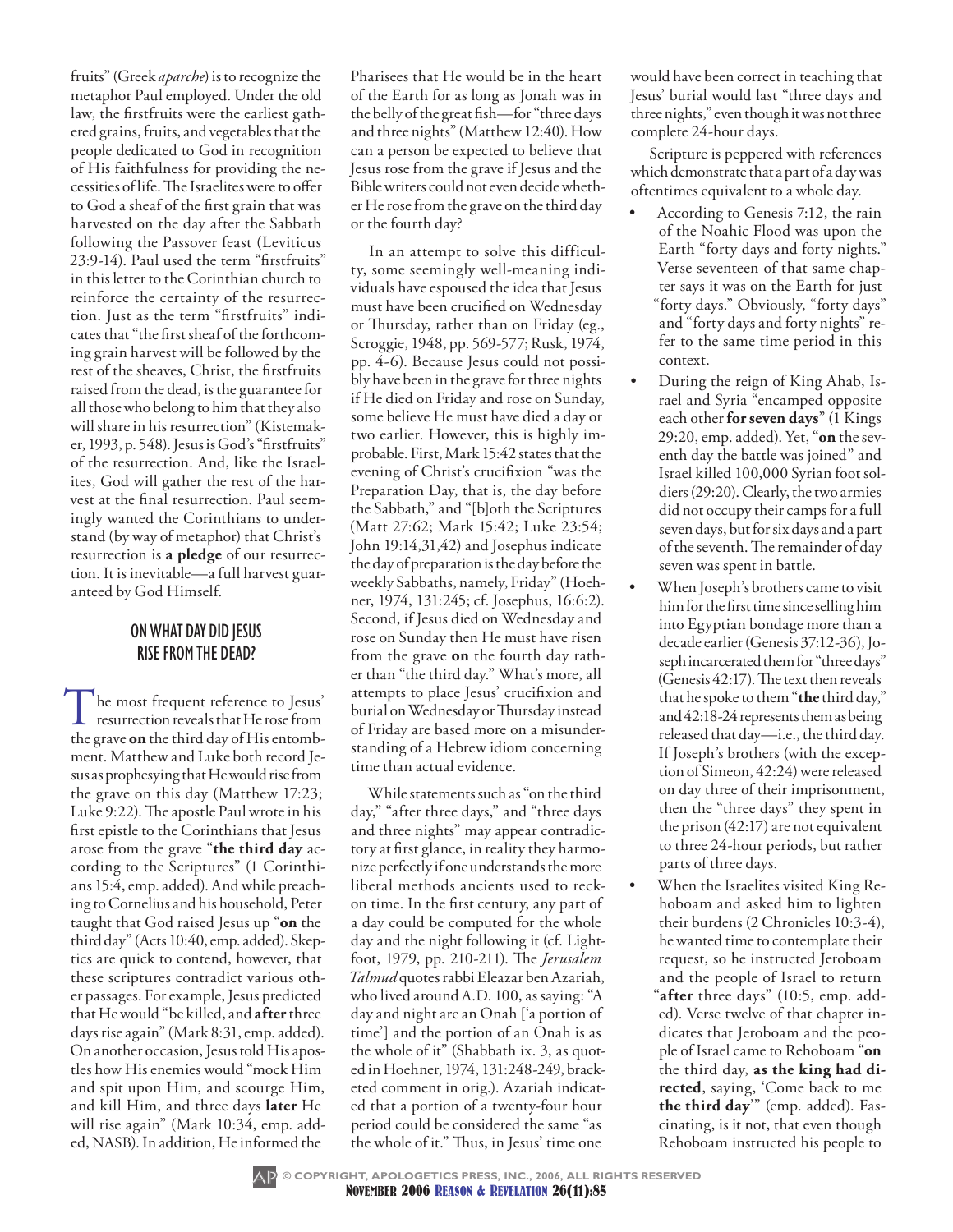return "**after** three days," they understood him to mean "**on** the third day" (cf. 1 Kings 12:5,12).

When Queen Esther was about to risk her life by going before King Ahasuerus uninvited, she instructed her fellow Jews to follow her example by not eating or drinking "**for three days, night or day**" (Esther 4:16, emp. added). Yet, the text then tells us that Esther went in to the king "**on** the third day" (5:1, emp. added). •

By studying these and other passages, one can see clearly that the Bible uses expressions like "three days," "the third day," "on the third day," "after three days," and "three days and three nights" to signify the **same** period of time. Again, "[a]ccording to the Oriental mode of reckoning, three consecutive **parts** of days were counted three days" (Jamieson, et. al., 1997, emp. added).

From Acts 10, we can glean further insight into the ancient practice of counting consecutive days (in part or in whole) as complete days. Luke recorded how an angel appeared to Cornelius at "about the ninth hour of the day" (approximately 3:00 p.m.; 10:3). **"The next day"** (10:9) Peter received a vision from God and welcomed visitors sent by Cornelius. **"On the next day"** (10:23) Peter and the servants of Cornelius departed for Caesarea. "And **the following day** they entered Caesarea" where Peter taught Cornelius and his household the Gospel (10:24). At one point

during Peter's visit, Cornelius spoke about his encounter with the angel of God. Notice carefully how he began the rehearsal of the event. He stated: "**Four days ago to this hour**, I was praying in my house during the ninth hour…" (10:30, NASB, emp. added). Although the event really had occurred only 72 hours (or three literal days) earlier, Cornelius spoke of it as taking place "four days ago to this hour." Why four days instead of three? Because according to the first-century method of reckoning time, a part of the first day and a part of the fourth day were counted as whole days. Surely one can see how this information aligns itself perfectly with Jesus' burial taking place on Friday and His resurrection occurring on Sunday. A part of Friday, all day Saturday, and a part of Sunday would be considered **three** days in ancient times, not one or two.

Even though in 21<sup>st</sup>-century America some may find this reasoning somewhat confusing, similar idiomatic expressions are used frequently today. For example, we consider a baseball game that ends after only completing 8½ innings a "9-inning game." And even though the losing pitcher on the visiting team only pitched 8 innings (and not 9 innings like the winning pitcher from the home team), he is said to have pitched a **complete** game. Think about the college student who explains to his professor that he worked on a research project "day and night for four weeks." He obviously does not mean that

| <b>SPEAKING SCHEDULES</b> |                 |                    |  |  |  |
|---------------------------|-----------------|--------------------|--|--|--|
| <b>Kyle Butt</b>          |                 |                    |  |  |  |
| November 10-12            | Manchester, TN  | $(931) 728 - 2679$ |  |  |  |
| December 1-3              | Gainesville, GA | $(770)$ 536-4284   |  |  |  |
| <b>Eric Lyons</b>         |                 |                    |  |  |  |
| November 5                | Center Hill, AL | $(256)$ 757-3817   |  |  |  |
| November 19               | Sheffield, AL   | $(256)$ 383-1618   |  |  |  |
| December 1-3              | Steele, MO      | $(573) 695 - 2470$ |  |  |  |
| <b>Dave Miller</b>        |                 |                    |  |  |  |
| November 3-5              | Bolivar, MO     | $(417)$ 326-4727   |  |  |  |
| November 10-11            | Somerville, TN  | $(901) 465 - 2632$ |  |  |  |
| November 17-19            | Tullahoma, TN   | $(931) 455 - 3264$ |  |  |  |
| November 26               | Columbiana, AL  | $(205) 669 - 0244$ |  |  |  |

he worked for a solid 672 hours (24 hours x 7 days x 4 weeks) without sleeping. It may be that he worked from 6:00 a.m. to 12:00 a.m. for four weeks on the project, but not 672 sleepless hours. If he only slept five or six hours a night, and worked on the project nearly every hour he was awake, we would consider this person as one who truly did work "day and night for four weeks." Finally, consider the guest at a hotel who checks in at 5:00 p.m. on Wednesday, and checks out at 3:30 p.m. Thursday—less than 24 hours later. Did the man stay one day or two days at the hotel? Technically, the guest was there for less than one full day (24-hour period), yet the hotel legally can charge him for two days since he did not leave before the mandatory 11:00 a.m. checkout time. Considering how flexible we are in measuring time, perhaps we should not be surprised at how liberal the ancients were in calculating time.

Further evidence proving that Jesus' statements regarding His burial were not contradictory center around the fact that even His enemies did not accuse Him of contradicting Himself. No doubt this was due to their familiarity with and use of the flexible, customary method of stating time. In fact, the chief priests and Pharisees even said to Pilate the day after Jesus was crucified: "Sir, we remember, while He was still alive, how that deceiver said, '**After** three days I will rise.' Therefore command that the tomb be made secure **until** the third day" (Matthew 27:63- 64, emp. added). The phrase "after three days" must have been equivalent to "the third day," else surely the Pharisees would have asked for a guard of soldiers until the fourth day. Interesting, is it not, that modern skeptics charge Jesus with contradicting Himself, but not the hypercritical Pharisees of His own day.

The idiomatic expressions that Jesus and the Bible writers employed to denote how long Jesus would remain in the grave does not mean that He literally was buried for 72 hours. If we interpret the account of Jesus' crucifixion, burial, and resurrection in light of the cultural setting of the first century, and not according to the present-day (mis)understanding of skeptics, we find no errors in any of the expressions that Jesus and the gospel writers used.

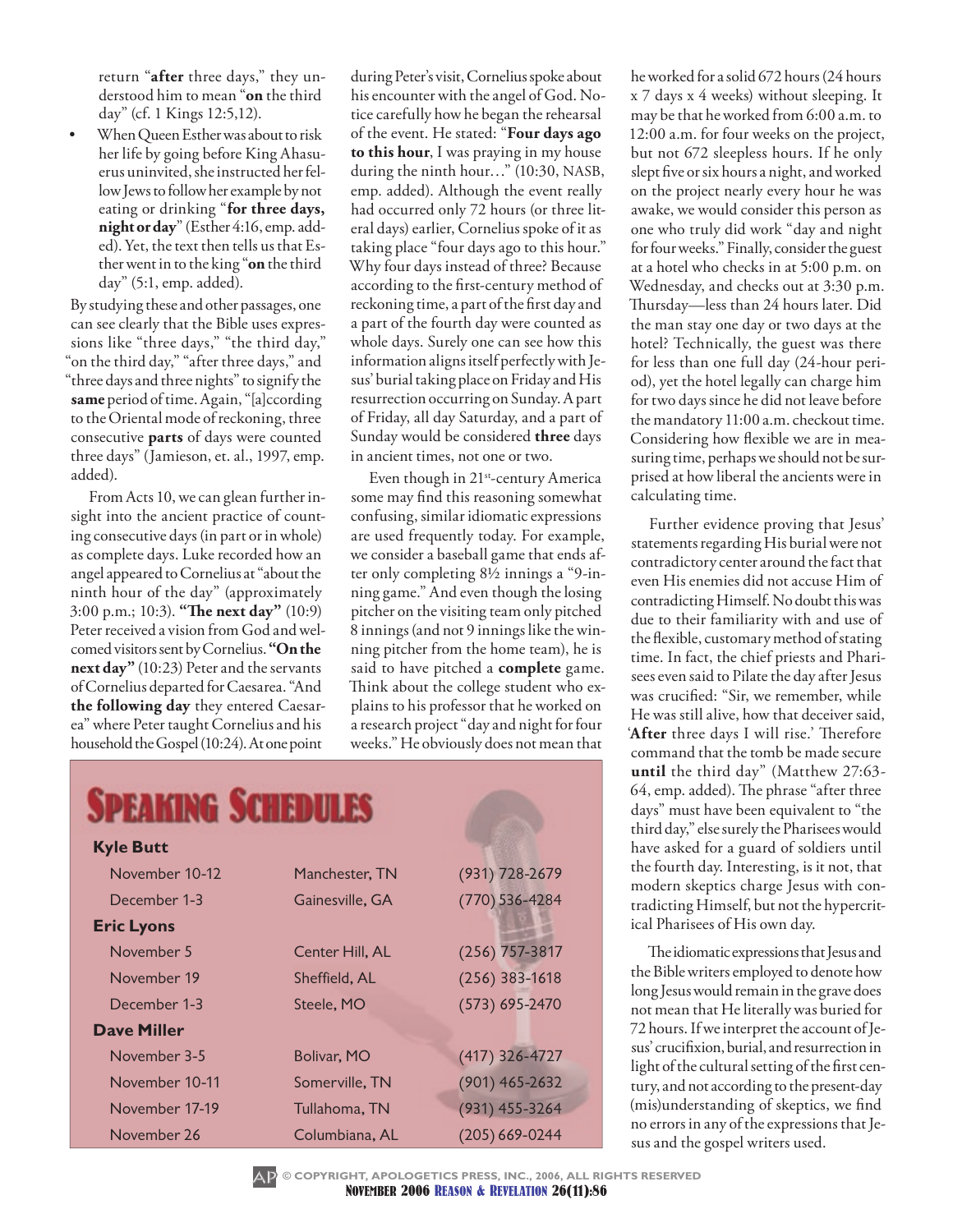#### Did Jesus Have the Same Physical Body After His Resurrection as Before?

A gentleman once e-mailed our offic-<br>es at Apologetics Press, questioning<br>whether Jesus had the came body ofter His whether Jesus had the same body after His resurrection as He did before being raised from the grave. According to this man, Jesus "appeared to people He knew but nobody recognized Him…. It's as though He had a different body"—and possibly one that was not physical.

At the outset, it is incorrect to assert that "nobody recognized Him," because Matthew 28:9,17 clearly implies that at least some of Jesus' disciples knew Who He was and worshiped Him. Moreover, that Jesus had essentially the same body after His resurrection that He had when He died on the cross is evident from at least three different passages. In Luke 24:39, Jesus stated: "Behold My hands and My feet, that it is I Myself. Handle Me and see, for a spirit does not have flesh and bones as you see I have." Jesus expected His disciples to observe **His physical** body. Later in the same chapter, we read that Jesus ate a meal with His disciples (24:42-43; cf. Acts 10:41). And then in John 20:25-29, which is the most frequently cited passage in defense of Christ having a physical body, Jesus asked Thomas to touch His nail-scared hands and reach into His side that had been pierced with the Roman spear.

But what about those occasions when some of His disciples did not recognize Him? Do such verses as Luke 24:31,37 and John 20:10-16 represent a contradictory element in the resurrection story? First, just because the text says that the disciples thought they had seen a spirit when they actually saw Jesus (Luke 24:37), does not indicate that He looked different. Since they knew He had been killed, seeing His resurrected body caused them to think that He was in spirit form rather than physical. On one occasion, before Jesus' crucifixion and resurrection, His disciples were startled at His appearance, supposing He was a ghost (Mark 6:49). A similar thing happened to Peter when some thought his unexpected presence must have been an indication that it was "his angel" (Acts 12:15).

Second, the reason the two disciples who were traveling on the road to Emmaus failed to recognize Jesus initial-

ly was not because Jesus had a different body, but because God miraculously prevented them from recognizing Him. Luke 24:16 indicates that at the beginning of their conversation with Jesus "their eyes were restrained," but then just before Jesus vanished from their sight, "their eyes were opened and they knew Him" (24:31). Thus, the disciples' recognition ability failed, not because Jesus possessed a different body, but because their eyes were miraculously restrained.

A final person often mentioned as not having recognized the Savior (allegedly because Jesus had a different body) is Mary Magdalene. John 20:11-18 certainly testifies of her initial inability to identify Jesus. The question is: Was Mary's failure to recognize Jesus **her** fault, or the result of Jesus having a different body? As with the above cases, there is no indication in John 20:11-18 that Jesus had anything other than His risen crucified body (cf. 20:25-29). There are at least four possibilities, however, as to why Mary failed to recognize Jesus right at first.

- The Sun may not have risen all the way yet, thus making it difficult to see (cf. 20:1). 1.
- Mary was engaged in deep weeping that likely obscured her vision (20:11,13). In fact, the first words Jesus said to Mary were, "Woman, why are you weeping?" (vs. 15). 2.
- Considering Jesus' clothes were tak-3. en from Him when He was crucified (John 19:23-24), and that the linen cloths which were used in His burial were lying in the tomb (John 20:6-7), Jesus likely was wearing clothes that made His exact identity less conspicuous at first glance. Perhaps His postresurrection attire was similar to what a gardener or watchman would wear (cf. John 20:15).
- It also is possible that Mary's eyes were 4. restrained miraculously, as were the eyes of the disciples with whom Jesus conversed on the road to Emmaus.

Once all of the Scriptures are taken into account, one can see that Jesus physically rose from the grave in the same body that was crucified on the cross. The fact that some of Jesus' disciples did not immediately recognize Him in no way contradicts His physical resurrection.

#### **CONCLUSION**

The inspired accounts of the risen Redeemer have been the focus of much criticism through the years (cf. Barker, 1992, pp. 178-184; McKinsey, 2000, pp. 447- 454). However, when the honest, openhearted student of the Bible looks carefully at the evidence, he will come to realize that these criticisms are actually the result either of insufficient knowledge or hardened hearts. Truly, the more one studies the passages of Scripture in which Jesus' resurrection is discussed, as well as the historical context in which this momentous event occurred, the more he will see how incredibly accurate and trustworthy the Bible writers were.

#### **REFERENCES**

- Barker, Dan (1992), *Losing Faith in Faith* (Madison, WI: Freedom from Religion Foundation).
- Barker, Dan (1996), "Did Jesus Really Rise from the Dead?," Debate with Michael Horner at the University of Northern Iowa, April 2, [On-line], URL: http://www.infidels.org/library/modern/dan\_barker/barker\_horner.html.
- Butt, Kyle (2002), "Jesus Christ—Dead or Alive?," *Reason & Revelation*, 22[2]:9-15, February.
- Clarke, Adam (1996), *Adam Clarke's Commentary* (Electronic Database: Biblesoft).
- Hoehner, Harold W. (1974), "Chronological Aspects of the Life of Christ—Part IV: The Day of Christ's Crucifixion," *Bibliotheca Sacra*, 131:241-264, July.
- Jamieson, Robert, et al. (1997), *Jamieson, Fausset, Brown Bible Commentary* (Electronic Database: Biblesoft).
- Josephus, Flavius (1987 edition), "Antiquities of the Jews," *The Works of Josephus*, trans. William Whiston (Peabody, MA: Hendrickson).
- Kistemaker, Simon J. (1993), *Exposition of the First Epistle to the Corinthians* (Grand Rapids, MI: Baker).
- Lightfoot, John (1979 reprint), *A Commentary on the New Testament from the Talmud and Hebraica* (Grand Rapids, MI: Baker).
- McKinsey, C. Dennis (no date), "The Bible is God's Word?," [On-line], URL: http:// members.aol.com/ckbloomfld/pamphlets. html.
- McKinsey, C. Dennis (1983), "Commentary," *Biblical Errancy*, February.
- McKinsey, C. Dennis (2000), *Biblical Errancy* (Amherst, NY: Prometheus).
- Rusk, Roger (1974), "The Day He Died," *Christianity Today*, March 29.
- Scroggie, W. Graham (1948), *A Guide to the Gospels* (London: Pinkering & Inglis).